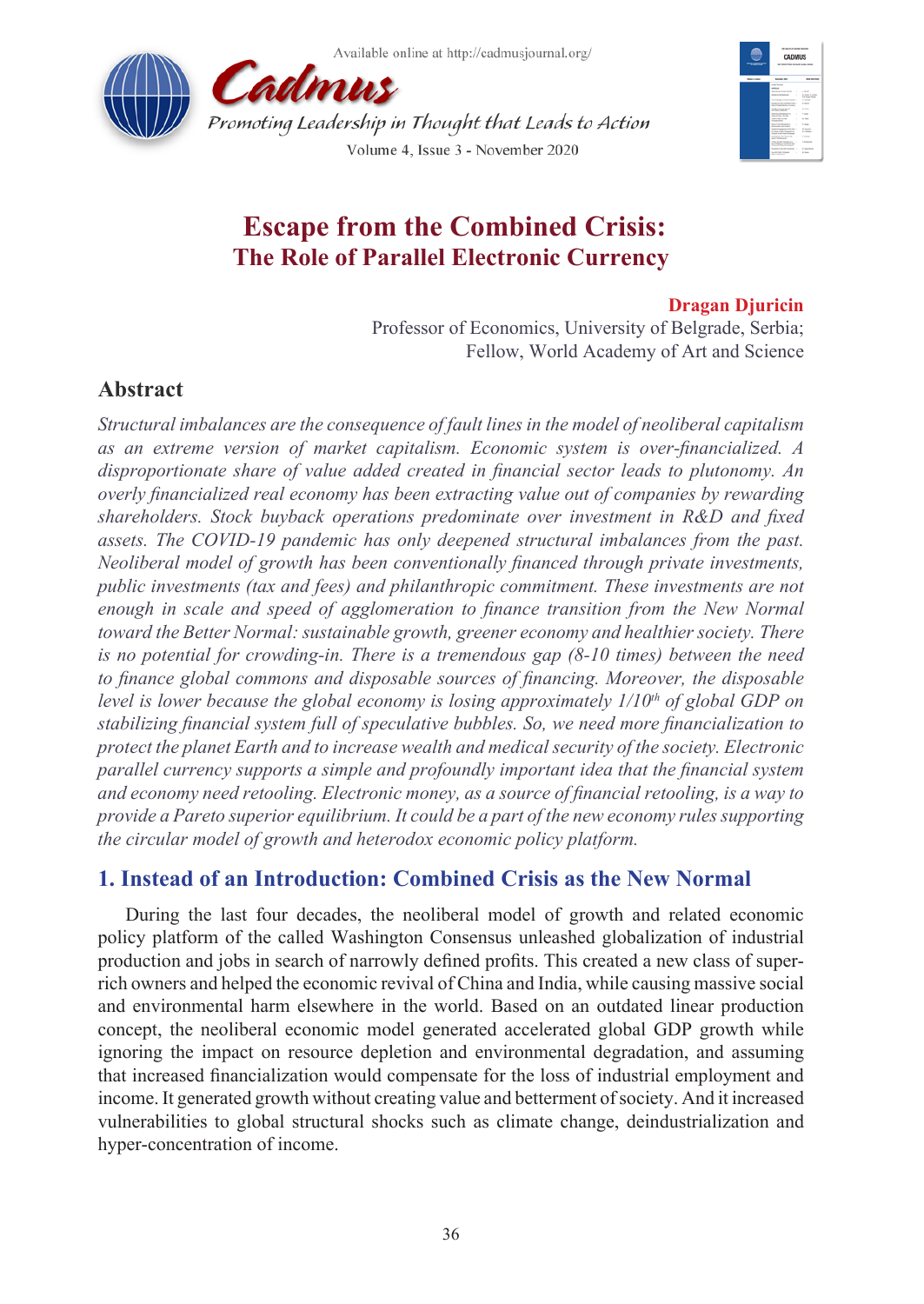#### *Escape from the Combined Crisis: Role of Parallel Electronic Currency Dragan Djuricin*

Without an adequate and systemic treatment of public goods and externalities, the impact of global warming on the economy will continue to get worse every year. Moreover, a de-industrialized economy may not be able to cope with the de-carbonization challenge and growing income concentration after the Great Recession of 2008. The last "black swan" caused by the COVID-19 pandemic has further exacerbated past structural imbalances. In the last combined (economic, climate and medical) crisis, humans have lost the opportunity for continued prosperity based on the capitalization of huge and vigorous opportunities inspired by the fourth industrial revolution and entered the world sliding into regression.

In fact, the combined perpetual crisis becomes a New Normal. We are living in a permanent economic, climate, and health crisis. Geopolitical tensions and fight for national leadership complete the grim picture of these unprecedented times with the world drifting in the wrong direction. Possible lockdowns caused by another wave of the pandemic may lead to additional liquidity crunch and interrupt economic recovery.

A key stressor in the New Normal are microbe mutations and related superinfections. Social distancing, as the most effective way to contain the spread of the pandemic, is now becoming the main obstacle to keeping the economy and society going, and to securing longterm prosperity. The absence of vaccine and effective drugs to treat the disease gives rise to widespread uncertainty.

Based on hospitalization and death rates, the most important indicators of the pandemic severity, the situation in the world looked reasonably good as key parameters almost plateaued in August. But, the acceleration recorded in September reminds us that we have not hit rock bottom yet. Moreover, the numbers of hidden virus cases (or cases with unknown origin) are growing.

Without any doubt, the microbe mutations and superinfections will be a part of our future life, while the dynamic window of opportunity becomes relatively small.

In the New Normal we observe shocks both from supply and demand side. Consequently, the economy stalls and growth moves into negative territory: most governments have revised down GDP estimates from -5 to -20 percent year-on-year.

Mandatory social distancing created a huge problem in economies centered on the concept of freedom (free people, free market, and free enterprise). Constraints on free movement impose barriers on creativity and entrepreneurship, both of which thrive on interconnections. Also, in knowledge and services oriented economies, social distancing impacted dramatically the level of employment and demand (both the aggregate level and structure).

Based on lower output, higher public debt, and weaker/delayed tax revenues, credit rating agencies would probably have to downgrade sovereign risk for most countries at the end of the year, and this would definitely increase the cost of capital and indebtedness on the global level.

The last crisis has hit advanced economies hard, but developing economies even harder. As a result, the global economy is facing perhaps the worst recession ever.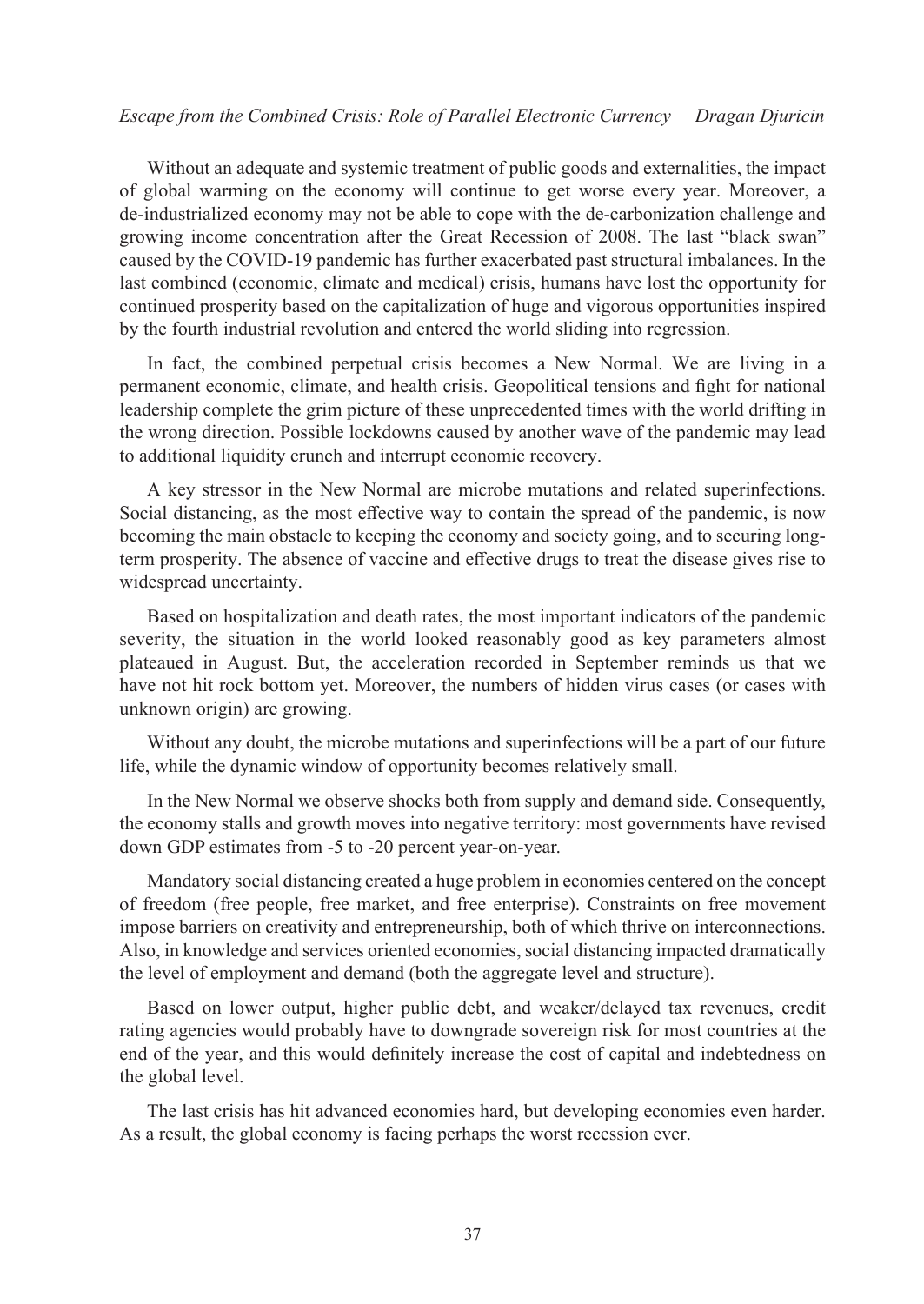The lack of confidence in the government is significant, particularly in core economies. Much like in previous crises, politicians suffer low approval ratings at a time when confidence in political leaders is crucial to address the issues during the crisis, and also in the post-crisis world.

The global economy enters a conundrum. "No vaccine-no drugs" means that an effective coordination of medical measures and economic measures becomes mission impossible. Namely, the easing of lockdown measures has led to a rebound in job numbers, as well as, predictably, a rebound in the number of virus cases. In such a conundrum, we face many unanswered questions. How to avoid secular stagnation under a permanent threat of the microbe mutations (and/or social distancing)? How to design economic policy to help ease the adverse impact of the combined crisis? How to sustain the essential sectors of the economy during lockdowns in order to maintain the critical mass of ongoing economic activities.

New financing instruments will be required to finance growing medical costs of crisis mitigation, as well as new investments in sustainable, greener and circular economy. Cryptocurrencies based on blockchain distributed ledger technologies have gained prominence as a parallel monetary channel that could finance structural adjustments in the economy, as eloquently elaborated by S. Brunnhuber  $(2019)$ .<sup>1</sup> This channel could work both top-down, by giving monetary authorities a new source of liquidity, and/or bottom-up through local community electronic money creation.

The next step is to integrate this parallel way of financing with the emerging new economic framework (encompassing a new model of growth and related economic policy platform).

In our previous work (Djuricin and Loncar 2020) we proposed a circular model of growth combined with the heterodox economic policy platform as a response to unsuccessful neoliberal and *laissez-faire* approaches.<sup>[2](#page-12-1)</sup> Our proposal is fully compatible with the parallel electronic money concept and the path toward "progressive capitalism"[3](#page-12-2) as defined by J. Stiglitz (2019) or "entrepreneurial state"[4](#page-12-3) as defined by M. Mazzucato (2013).

The concept of circular economy is an antonym to the traditional idea of linear economy which assumes that industrial production is based on the conversion of resources (from the physical system and biosphere) into desirable products, and undesirable waste, and pollution. A Circular economy rests on the concept of "cycles". Actually, there are two cycles: biogeochemical and the reversal cycle of already produced industrial products (Murray, Skene and Haynes  $2017$ , p.  $371$ ).<sup>[5](#page-12-4)</sup> The circular economy concept promotes industrial symbiosis, in which business organizations exchange (recycle) each other's waste resources thereby creating an exponential value chain with an aim of reducing or delaying waste and pollution. In other words, this is the process of reduction in displacement of industrial products through intelligent (or smart) manufacturing. In short, the circular economy is a 3R process of restructuring (reduce, reuse and recycle).

The heterodox approach combines the "invisible hand" of the market and the "visible hand" of the state. In this approach (Djuricin 2020), the government needs to rightsize its role in coordinating economic development by using smart industrial policy and a mix of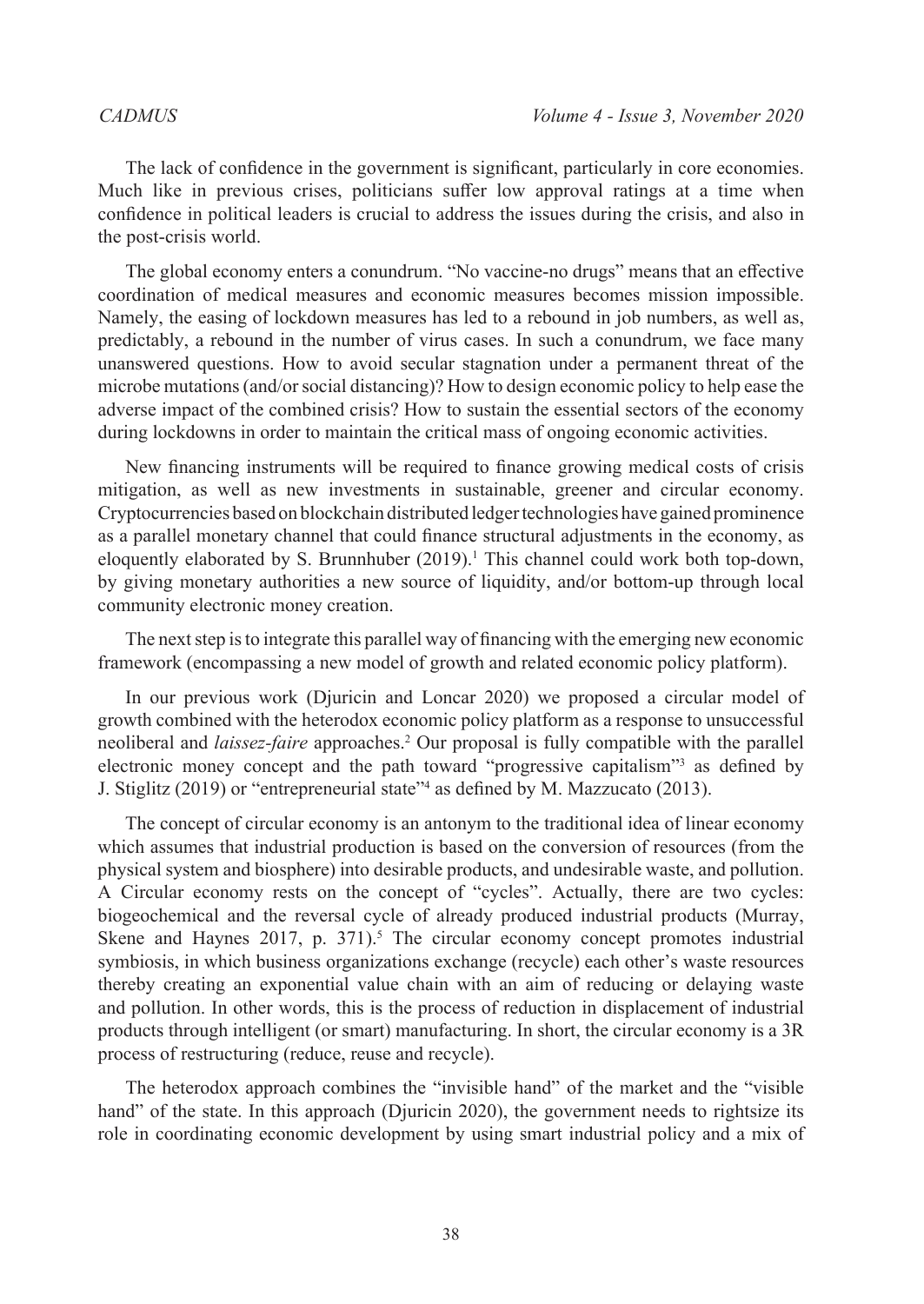macroeconomic policies gauged at sustaining macro stability and promoting the betterment of society.[6](#page-12-5) An active role of the government in economy contradicts the neoliberal wisdom of "no government". In their idealistic view, the role of the government is to clean up the consequences of market failure, fix market imbalances and then get out of the way. In reality, after four decades of neoliberal rule, this never happened. By contrast, the heterodox approach assumes a shift to sustainable growth based on an increasing role of the state in defining smart industrial policy, promoting technology development, managing innovation spillovers, supporting education, and funding healthcare.

*"Market capitalization of tech companies (such as Apple, Amazon, Tesla, Zoom, etc.) is now a hundred times higher than their yearly income. This is a "bubble from within" or "bubble in bubble" with exponentially increasing risks."*

Based on the case of microbe pandemic, the heterodox approach would allow the necessary and timely investment in the healthcare system to address future risks, secure fair treatment of all patients, prevent abuses of human rights, and guarantee that the prices of medicines properly reflect both cost and the underlying public funding. So, taxpayers do not need to pay twice.

### **2. Role of Anti-Crisis Program on Combined Crisis Mitigation**

Recovery and rebound of the current economic system are not possible without a comprehensive anti-crisis program. In the combined crisis, public health is number one priority of the program, while the economy and ecology are in the second place. Social distancing remains the most effective instrument to curb the spread of the virus. Additionally, improved efficiency and resilience of medical systems are critical as confirmed through continuous worldwide efforts.

With social distancing, the economy is suffocating, literally dying. After the initial lockdown of March 2020 and the anti-crisis programs released in April 2020, governments started gradual opening up in May. Unfortunately, the recovery has been continuously interrupted by new waves of the pandemic.

In the economic part of the anti-crisis program, the majority of policy measures came from unconventional nexus. But, nobody in the "world of economics" (academicians, analysts, practitioners in national governments and international financial institutions) has been prepared for a lockdown which results in "zero or near zero revenue". An economic equivalent of "clinical death".

The supply shock was immediate and quite evident. Global supply chains have been heavily hit and simply stalled. Local SMEs, as satellites of global supply chains, were hit equally hard. The demand side revealed a number of weaknesses as well. With the exception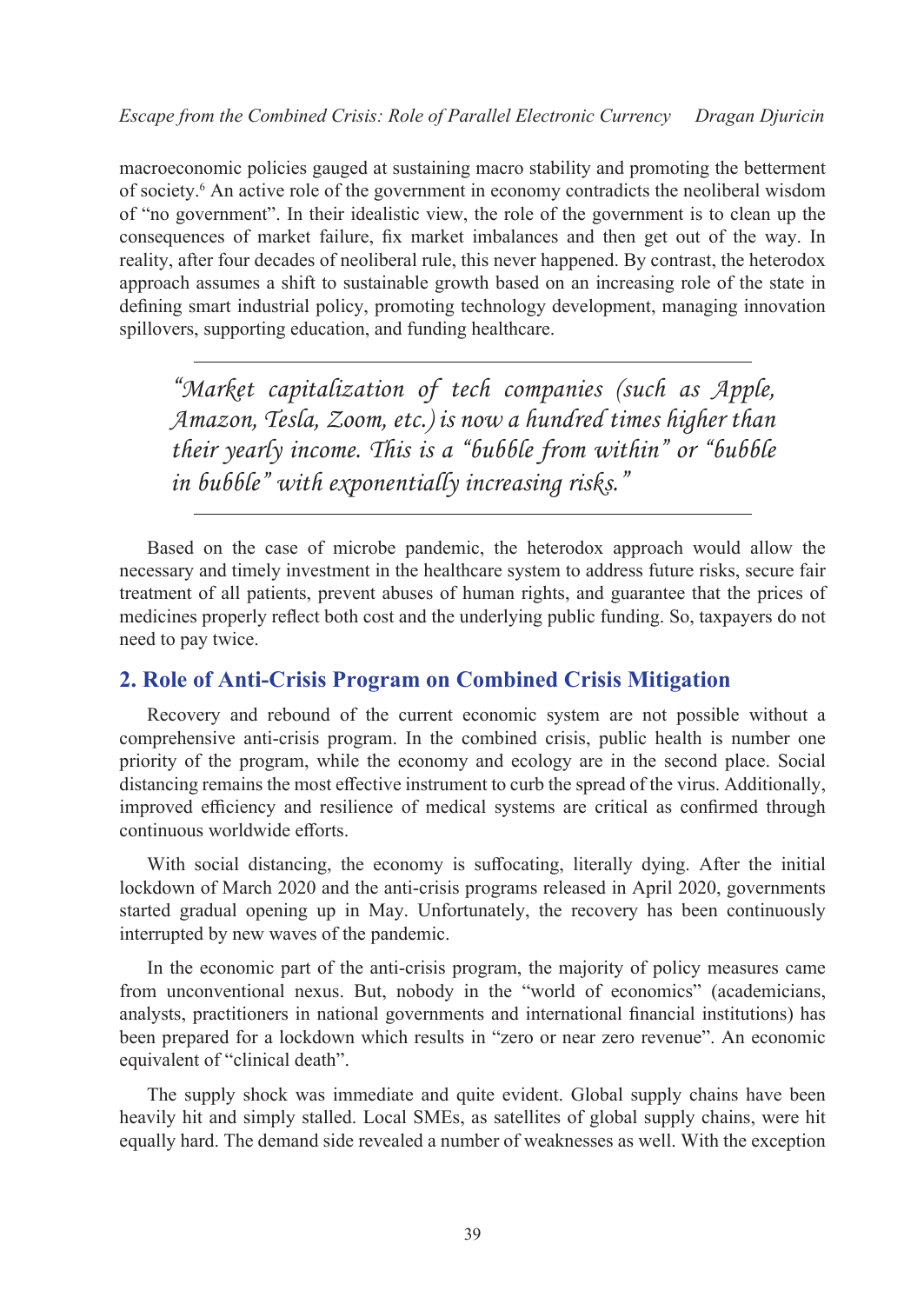of essentials, the demand for consumer goods also dropped due to actual and anticipated loss of jobs and income. In the end, much of the fall in domestic and international demand was a consequence of fear. Actually the "fear of fear" or the growing uncertainty. Despite massive fiscal stimulus packages, all countries experienced an economic downturn, triggered both on the supply and demand side. This was followed by a negative chain of events channeled through new unemployment, increase in poverty and personal bankruptcies.

Policy makers must be aware that the current relatively tolerable situation is mainly owed to the fiscal stimulus (tax tag), credit backstopping, and monetary quantitative easing (QE). Albeit being seemingly effective in the very short run, most core anti-crisis policy measures do not respond to challenges posed from the longer-run development perspective. The real problems will be structural, in the long run. No doubt, the pandemic turned out to be a main game-changer in compliance with the definition of the new economy rules.

The global economy entered the pandemic at the beginning of 2020 with relatively comfortable monetary reserves. Unfortunately, the echo effect of a five-year sustainable growth period with employment and income increases wore out by the end of the first half of 2020. Starting with the second half of 2020 we observe the full impact of the lockdown on the world economy.

The level of severity of the crisis shows that the situation would have been even worse if governments had not applied active anti-crisis policy measures. Without exception, all governments are taking a very cautious approach in applying a mix of measures that flatten the pandemic curve and steepen the recession curves, simultaneously. Number one priority is to safeguard human lives, along with the protection of essential medical services from overloading and maintaining the resilience of medical system as a whole. The main anti-pandemic measures such as massive antibody testing, medical treatment of contained persons, etc. provide valuable information but are extremely costly, thus creating pressure on the budget.

The governments' intention has been to keep the jobs in the sectors of essential products and services untouched. Also, governments provided some support to private companies in sustaining employment (and, hence, incomes and aggregate demand) during absence from work due to lockdowns. Helicopter money was implemented too (Friedman, 1969).<sup>[7](#page-12-6)</sup>

To mitigate the economic crisis the central banks followed the "whatever we can do to help" mode of behavior. As a consequence, their balance sheets exploded due to: bailout of banks with liquidity problems, financial support to companies in strategic industries, QE policies combined with near zero or negative interests, emergency purchases of bonds etc.

In the new crisis context, the central bank expanded its role of "a lender of last resort" to "a bond buyer of last resort" (i.e. emergency bond buying program). Moreover, some central banks declare the willingness to buy corporate bonds, under some conditions. Namely, central banks have announced the determination to buy corporate bonds if they satisfy minimum rating, maximum maturity, and related conditions.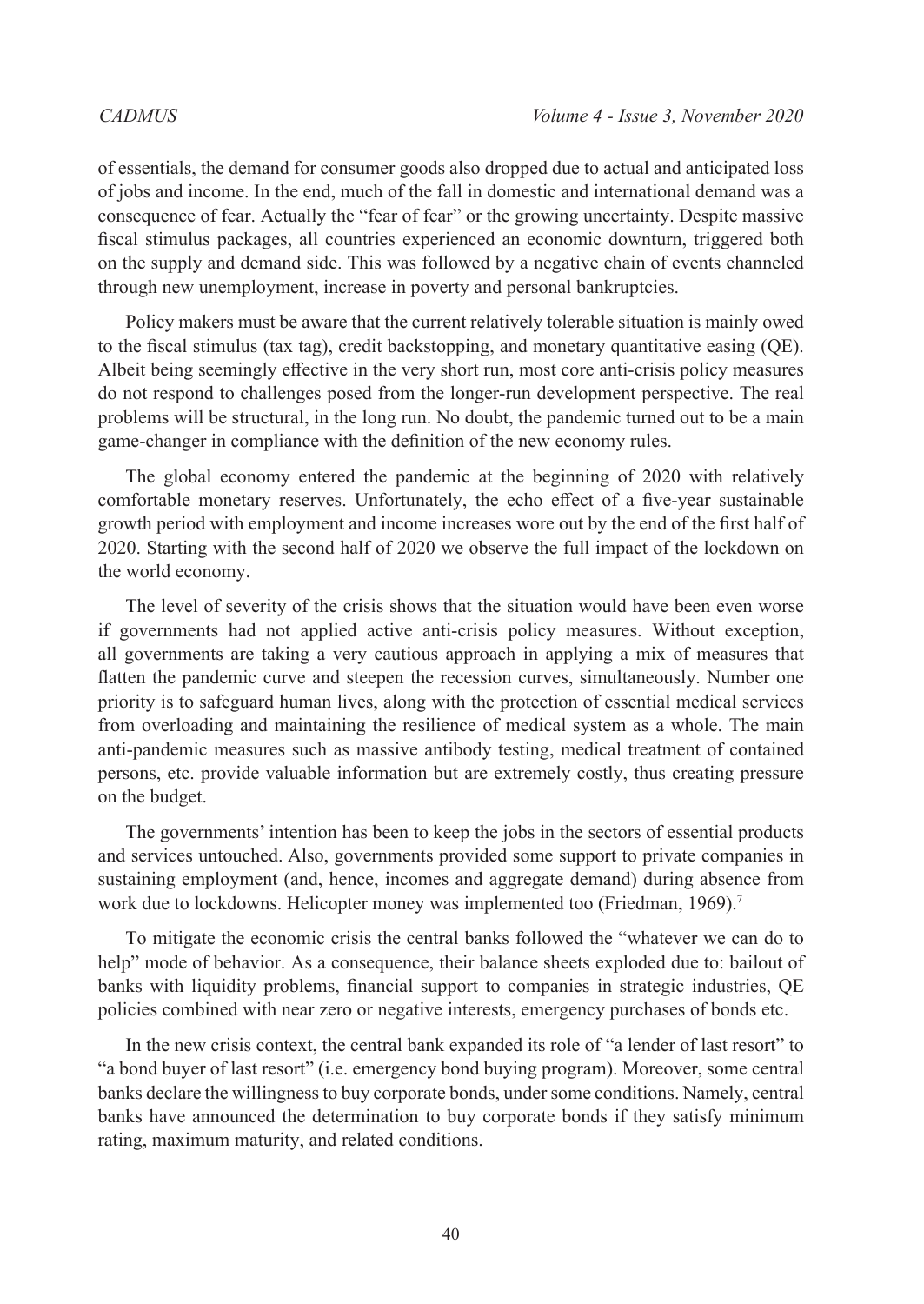With the aim of energizing investment and economic growth, near zero or negative interest rate policy in combination with QE has been launched and will definitely remain in place for some time. After massive liquidity injections and abundant supply of cheap money, irrational exuberance has returned to the capital markets. The result is the assets' repression.

The term "QE forever" indicates the continuation of QE policies beyond the point when market feedback has disappeared from capital markets. Capital markets, unhinged from reality, are pushing "tech stocks" into a classical speculative bubble. Market capitalization of tech companies (such as Apple, Amazon, Tesla, Zoom, etc.) is now a hundred times higher than their yearly income. This is a "bubble from within" or "bubble in bubble" with exponentially increasing risks.

The main consequence of an extremely relaxed monetary policy is a tug-of-war between positive technical indicators coming from capital markets and negative macroeconomic fundamentals. On the other hand, cheap money with increased leverage in traditional sectors increases moral hazard. Obviously, central banks have no good tools to promote the recovery of the real economy. They only have tools that further stimulate capital market rebound with disproportionately large share going to the bubble-prone tech sectors which benefited from the shift of economic activities during the pandemic.

Fiscal stimulus is also a necessary policy measure of anti-crisis programs. In the first half of 2020 global fiscal intervention approached US \$11 trillion. It was strongly welcomed by the business sector (large and small), the general public, and especially, the political elite as it was simple and sent a positive signal of their early pro-active stance. But, the resulting fiscal deficits and public debt buildup create problems in the long run.

During economic slowdown (recession and even more crisis), the merit of monetary and fiscal relaxation is to revive the economic activity and keep the economy going in the short run. But, the real problem is developmental impact in the longer run. Short-term expansionary policy measures are almost always linear and, thus, cloud long-term and middle-term issues by perpetuating and often deepening structural imbalances from the past. Moreover, a significant portion of stimulus packages will build inflationary pressures and, more importantly, lead to increases in both sovereign and private debt. This will create a burden for future development and limit the ability to adapt to inevitable challenges brought by the ensuing Fourth industrial revolution.

Manifestations of macroeconomic fundamentals differ across sectors of the economy. Disinflation is typical for commodity markets and consumer goods industries. The situation is quite opposite in capital markets because stocks tend to enter the bull's territory in the presence of QE and stimulus packages. Stock indices climb quickly into the bull's territory thanks to fast-growing tech companies which seized the opportunities provided by the pandemic. Tech equity investment quickly expands and boosts the anemic average ROI on capital markets.

The COVID-19 pandemic has hit advanced economies hard, but developing economies even harder. In the absence of an "exorbitant privilege" of reserve currency, liquidity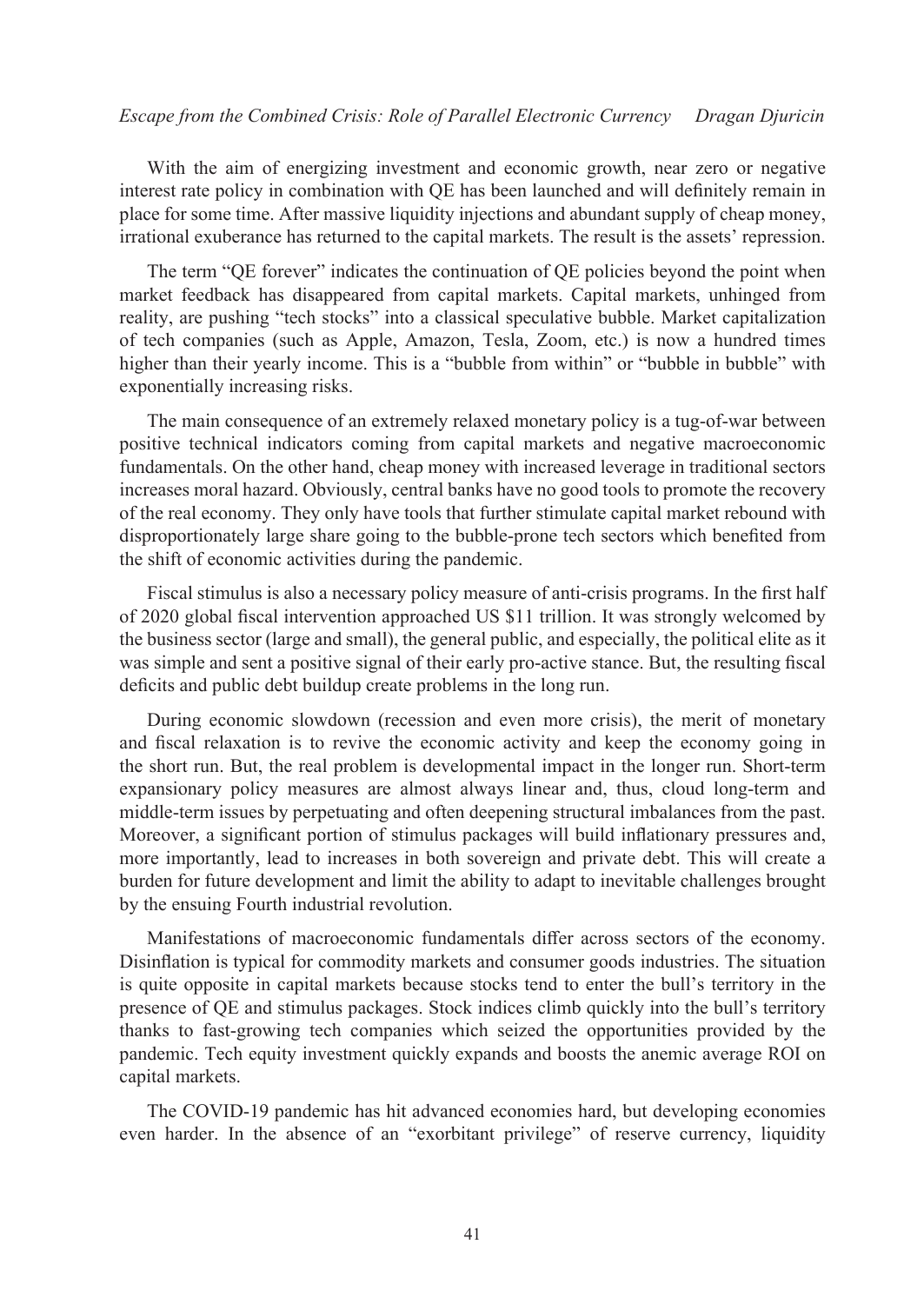pumping is not a real alternative for developing economies. They must finance liquidity shortage and growing medical costs from new debt. To keep liquidity in the financial system, the central bank has used credit backstopping as an alternative to QE. By doing so, the central bank has tightened the conditions in the banking industry. Alternatively, central banks could have decreased policy rate, but this approach has a limitation because commercial banks in developing economies have limited access to cheap financing line and often have to compete for deposits at relatively high interest rates.

Fiscal stimulus is an important measure, but it increases the level of indebtedness and pushes a developing economy into the middle income trap.

Moreover, developing economies face another challenge. The real probability of "imported inflation", particularly for economies with large and chronic trade deficits, and double BoP deficits (both on the current and the capital account).

The true structural impact of the COVID-19 pandemic has not been fully understood yet. This is best reflected in the complacency about the future, post-crisis growth revival in advanced and developing economies. Optimistic expectations that economic revival will take the shape of letter V or W may not materialize due to yet unknown structural changes. Besides, many economies may have to restore macroeconomic stability despite the extremely low level of economic activity. This is particularly relevant on the fiscal side where major tax revenues (from taxes like VAT, profit tax and labor tax) have been postponed, and the risk of a fiscal cliff still exists if future revenues fall short of (implicit or explicit) expectations.

In such circumstances, there will be a very limited fiscal space to finance global public goods and transition towards a carbon-free economy. This strengthens the need for the already discussed parallel channel of financing. In addition to financing investment in environmental conservation and advanced human resource development, the introduction of parallel electronic currency would provide necessary resources for basic human capital development, a healthier and less vulnerable humankind with access to universal healthcare. The COVID-19 pandemic urges us to recognize the health of basic human capital as the  $18<sup>th</sup>$ Sustainable Development Goal.

### **3. Transition Toward the Better Normal**

Along with T. Piketty (2014)<sup>[8](#page-12-7)</sup> and M. Mazzucato (2013), J. Stiglitz (2019) forms the triumvirate of leading economic theory critics of the impact of inherited fault lines of neoliberal capitalism. In 2020, microbe mutations have emerged as a new asymmetric shock deepening structural imbalances from the past. However, there is some light at the end of the tunnel, but we will have to deal with many challenges and open issues before we embrace the new growth model and heterodox policy platform instead of arguing which theoretical view is better (market vs. state). In a new theory (and economics rules) there are some tailwinds which we have to keep in mind.

First, in times of pandemic, despite an obvious need to temporarily violate some freedoms due to necessary "social distancing", the net effect of medical, ecological and economic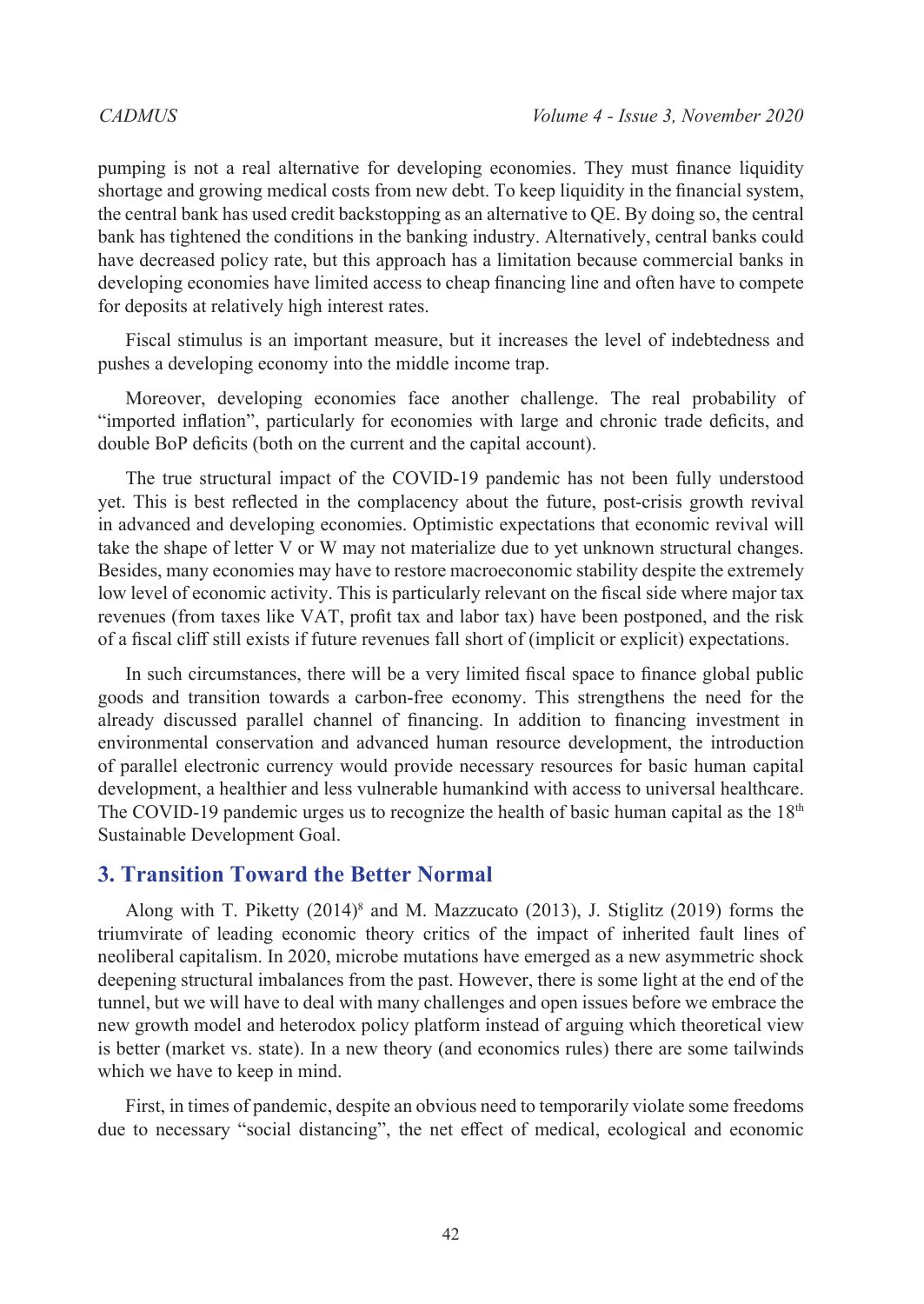policy measures is of utmost importance. It includes domestic and external aspects. And each government must address some complex global and regional solutions rather than attempt separately, on its own, to mitigate the pandemic crisis, find solutions to climate change, and seek sustainable economic rebound.

Second, it is evident that, in the near future, the majority of national economies will be driven (and revived) primarily based on domestic demand, building on Keynes' demand multipliers. This is a step back from (and possibly a revision of) full globalism. As a consequence, in the near future, the role of impact investment in promoting sustainable growth, carbon-free technologies and solutions, as well as universal healthcare, will be growing.

Third, when it comes to investment allocation, policy makers must focus primarily on the real economy, not only on capital markets. Potential spheres of investment interest, apart from tradable goods and services, could be essential products, carbon-free energy production, and medical products (particularly, vaccines and drugs). For the better New Normal, a circular model of growth must replace the linear one, and industrial (or intentional) policies must take the lead over core macro policies (monetary and fiscal, primarily). Of course, core macro policies will continue to play a key role in sustaining macroeconomic stability. To harmonize core macro and industrial policies, automatic stabilizers will have role to play both at the national and international level (Blanchard, Dell'Ariccia and Mauro 2010).<sup>[9](#page-12-8)</sup> For example, future global taxes (such as carbon tax, digital tax, income/profit tax, VAT, etc.), with some part of revenue flowing back to national/local community, could act as global fiscal automatic stabilizers. This implies a paradigm change in the model of growth and economic policy platform discussed in (Djuricin and Vuksanovic Herceg 2020).<sup>[10](#page-12-9)</sup>

Fourth, parallel use electronic currency could provide a source of financing sizeable investment in greener economy and society with better healthcare and education.

Fifth, human well-being is not the first derivative of egoism. To transform mindset, humanity requires catalytic strategies for socially transformative leadership (Jacobs et al. 2020)[.11](#page-12-10)

#### **4. How to Finance Transition to the Better Normal?**

The main constituent of a parallel electronic channel is the banking sector (central bank and banks), not capital markets. In banking industry, the reset happened before the last pandemic. Thanks to restructuring, banking sector is stronger than at the start of the Great Recession of 2008. Before the last crisis, NPL levels were relatively low and stable across most countries. For corporate NPLs, the underlying trend has been positive. A greater problem is private debt and NPLs portfolio legacy management which requires clean up. With a strong balance sheet, banking industry can cope with new challenges related to the combined crisis.

Between the last two crises, the banking industry implemented digital solutions and has become more sophisticated, particularly in the retail line of services. Online account opening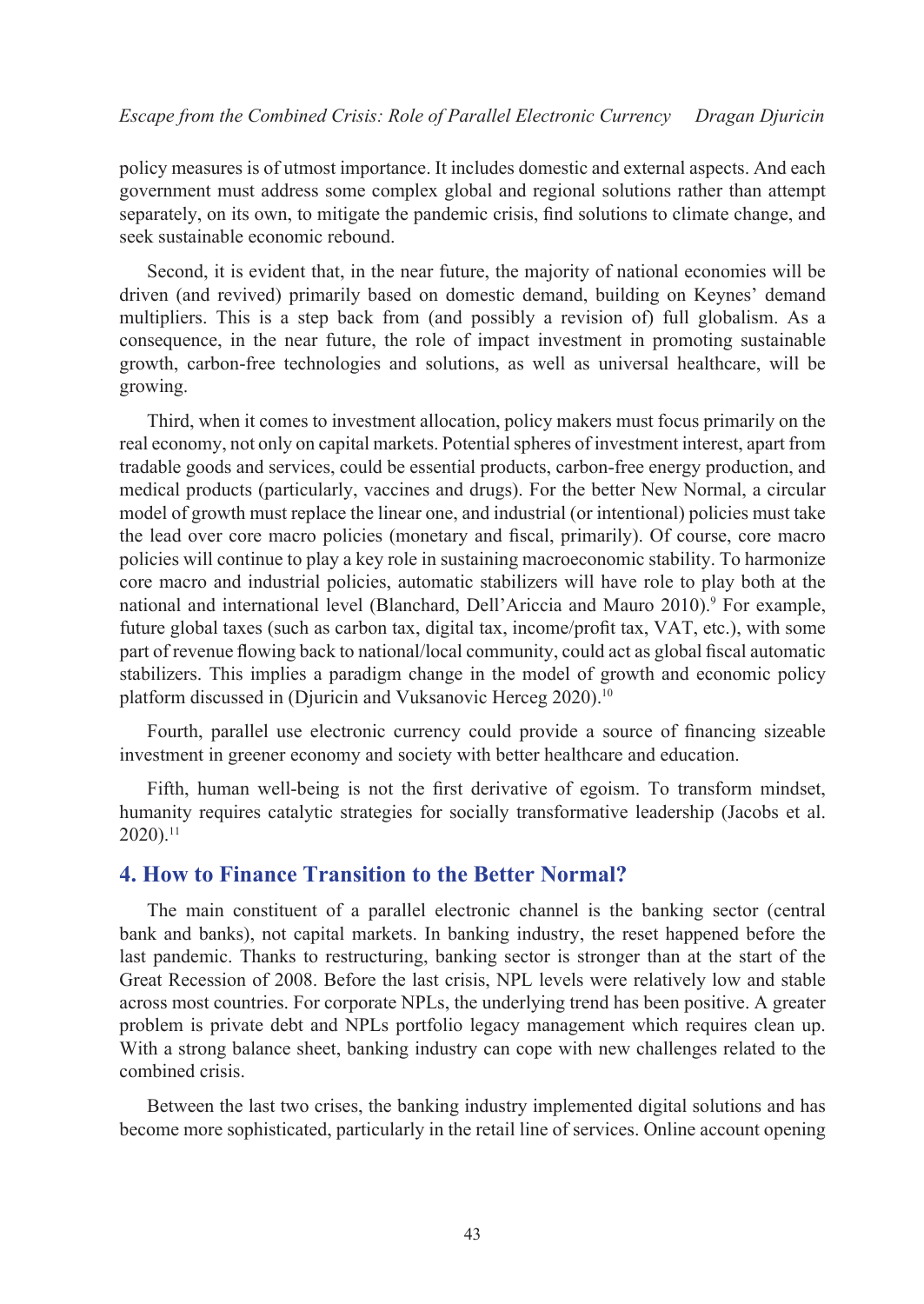and credit release are now industry standards. In the post-pandemic landscape, digitalized banking will expand in corporate line of services.

Banking sector responses during the pandemic should address two headwinds: (1) capital buffers, and (2) loan-loss provisions. Regarding capital buffers, the Basel regulation must be followed. Regulators can lower capital buffers for carbon-free, circular economy projects, as well as medical projects. Regarding loan-loss provisions, banks were in a relatively good position until the pandemic which triggered an increase in long-term loan-loss provisions and put downward pressure on profitability. To address remaining risk exposures, detailed methodological and compliance notes, internal audit rules and AML procedure are needed. For the Future Normal (or Better Normal), new roles of corporate governance bodies need to be defined, along with a new corporate culture, particularly regarding the issues of climate change, healthcare, and a more inclusive and innovative workforce.

The implementation of heterodox policy platform hinges on mobilizing financing for industrial policies. Pensions, social security and social assistance programs rely on conventional sources of funds. For capital-based funding, a backing on the long-term liability side is often required. In such a context, long-term bonds with relatively high yields are a perfect match to attract savings as a way of financing.

Unfortunately, in today's world private savings are limited in most countries. Environmental, social and medical benefits related to the SDGs are regarded as positive externalities of investments. There are many variations of public goods valuation through "shadow prices", such as pollutant gasses emission trading, guarantees for green credits, and tax cuts (or increase) that could help to internalize positive external effects. Anyway, investment in SDGs has larger economic than financial return on investment. Negative externalities should also be regulated, for example, with "carbon taxes", "digital taxes" or "medical taxes", universally defined at the global level.

Adding private sector money creation is another large source of investment and stimulus funds. In economic theory, there is no limit to money and credit expansion. Money (also credit) is not based on natural law; it is a social convention (Brunnhuber and Jacobs 2020, p. 142).[12](#page-12-11) Consequently, supplementary digital money and credit channels for circular and greener economy with better healthcare and education could be used in a parallel way with the existing channels of public money (and credit) multiplication.

During the pandemic commercial banking and investment banking turned out to be not so attractive business lines. Namely, the focus on liquidity eroded credit expansion, while stocks and bonds slipped past the risk. For the banking industry parallel electronic currency could be a profitable business line substituting for the loss of earnings from conventional business lines.

The global financial system is on the verge of reallocating substantial capital investments towards circular and carbon-neutral technologies as well as medical security. With the combined crisis, the development of new assets classes such as "green bonds", "healthcare bonds", as well as new credit lines such as "green credits", "healthcare credits", becomes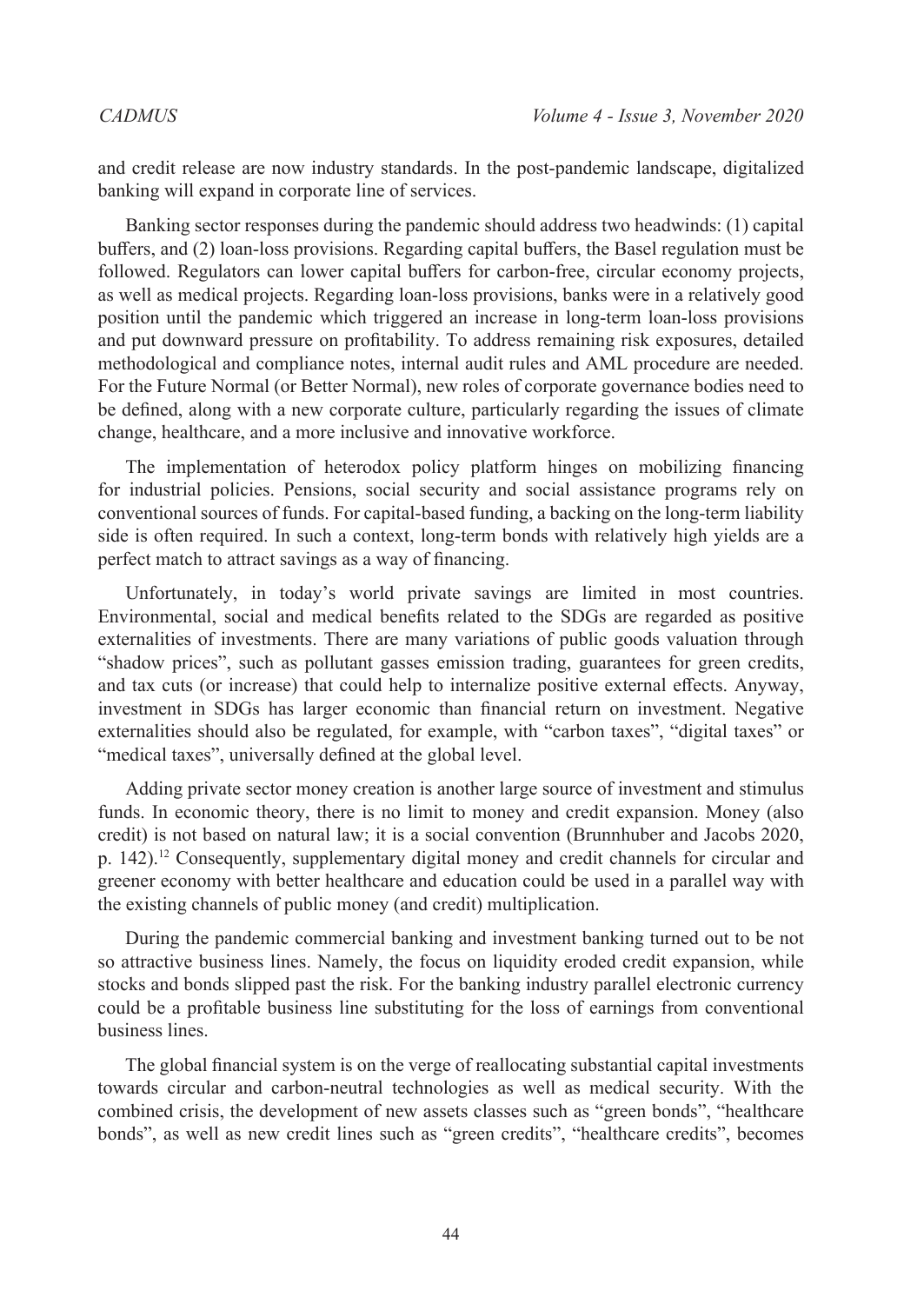critical. Better quantification of the associated financial risks from climate change and the spread of viral infections prompted central banks to design new stress-tests for commercial banks, to focus on climate change and medical risks, and their impact on the capital buffers and provisions.

Emergency bond buying program offers some opportunities for special purpose financing like "green QE". The "Whatever we can" mode of the central bank is supporting "green bonds" issuance. To annul (neutralize) moral hazard risks, the central bank eventually applied yield curve targeting or yield curve control. Previous adjustments are compatible with parallel electronic currency design to finance global public goods, including health care.

In changing the mind-set towards "progressive capitalism", it is important to avoid shortterm bias and develop innovative thinking about long-term benefits for all stakeholders. "Work from Home" concept has changed the concept of workplace and promoted a new definition of the term 'employee'. Flexible concept of workplace and employment provides a way for greater efficiency and cost reduction in financial services (banking) and many other industries.

At the macro level, performance metrics must go beyond GDP measures and focus on social well-being indicators. At the micro level, conventional financial metrics (wage, financial bonuses and pension benefits) must be expanded to include ESGM (environmental, social, governance, and medical) dimensions needed to drive quality business improvement. According to some prominent authors (Schwab and Malleret 2020, pp. 185-186), the pandemic experience leaves no doubt that the absence of ESGM considerations in corporate boardrooms has the potential to destroy substantial value and even threaten the viability of a business. ESGM will therefore become more fully integrated and internalized into the core strategy and governance of companies.<sup>13</sup>

With the exception of China, upward trends in the virus spread and downward trends in economic activity prevail everywhere. So far, post-pandemic economic recovery has taken shape only in China. But, this recovery continues the past trends in inefficient resource use based on the linear production model. Unless changed, it will continue to cause irreversible damage to the planet Earth due to overconsumption of energy, wasteful use of natural resources, and free global public goods. A dilemma remains whether monetary relief and fiscal stimulus are a toxic policy mix which perpetuates socially and environmentally unsustainable production rather than provide an effective way of recovery.

In an unsynchronized, uncoordinated world economy, the question is: how long can the linear model of growth combined with existing economic policies be followed? This approach is not environmentally and socially sustainable. What is not sustainable will not sustain in the long run.

For the Better Normal to prevail in the future, the Main Street (real economy) should be given absolute priority over the Wall Street (financial and stock markets). The systemic support central banks render to the economy has to be both regulated and diversified through integration of the parallel electronic money channel.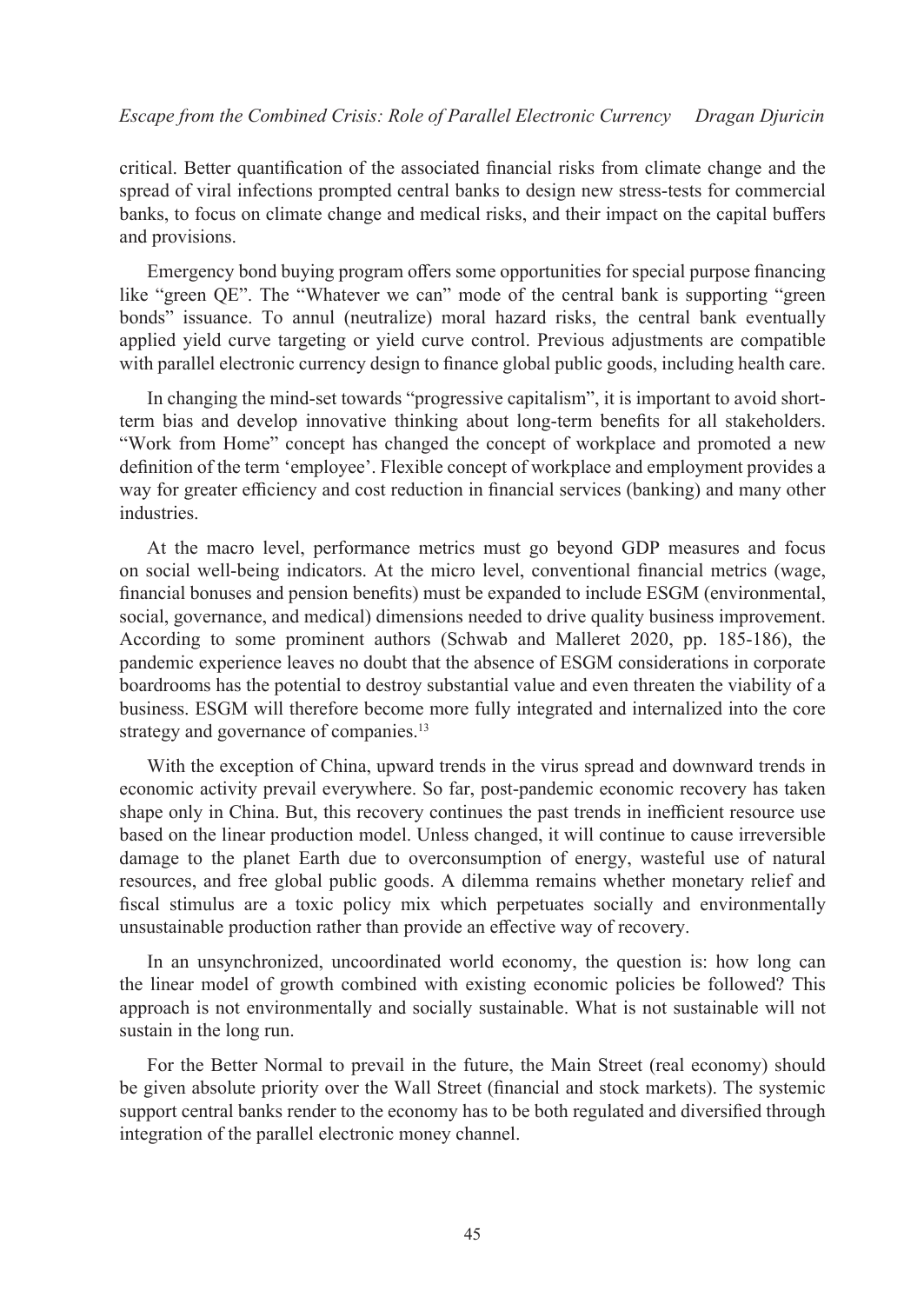Money needs to be available equally for the restructuring of the real economy, as for consumption or financial operations. Otherwise, the greener economy and healthier world dependent on "impact investment" in carbon-free technologies, efficient medical systems, and priority achievement of SDGs will be out of reach.

The chances are pretty slim that the "invisible hand of the market" would give priority to planet Earth, quality of life and health of ordinary people over selfish economic interests of the elite. Industrial policies promoting priority sectors (from environmental and social standpoint) can become a new reality in the presence of parallel channels of financing discussed above.

Diverting significant resources from oversized, largely speculative financial sector operation to the development of the real economy can become the centerpiece of the progrowth government strategy. Strategy leading toward the Better Normal in the future. Banks and financial markets will continue to have a significant role to play in mobilizing financial resources, but the choice of critical, long-term environmental and social priorities will not be left to the impulses of short-term financial bets.

Microbe mutations and threats of worldwide pandemics marked the start of de-globalization processes. It is likely that this trend will be reflected in trade and production as well. The size of government will have to increase to handle the expected higher level of impact investment.

Solutions to the climate crisis and microbe mutations (which increase the risk of global pandemics) must be found soon by the current generation.

A multi-track approach to energize impact investment is particularly important for developing economies. The first track should focus on infrastructure, both physical and soft (conceptual). Geopolitical consensus and voice of support are critical in this area. Infrastructure development requires massive investment which can only be financed through cooperation with strategic partners from countries with compatible geopolitical interests and genuine concerns for the environment, quality of human capital and health, and a world safe from pandemic threats.

The second track of new investments covers investment in the tradable sector. To energize this track, policy makers must work closely with tradable industries in the design of effective industrial policies and improved competitiveness based on a comprehensive transformation toward circular and greener economy.

When it comes to essential sectors, a parallel track of implementing custom-tailored changes may be appropriate. Renewable energy is a good example. Another example is tourism, one of the fastest growing sectors before the pandemic. Tourism has been hit hard: firstly, due to restricted movement and dramatic reduction in travel; and secondly, due to decline in incomes. Overnight, rising economic stars have become shooting stars fighting for survival. One of the main vulnerabilities in renewable energy and tourism has been heavy reliance on bank credit (with relatively short maturities). Investment banking may find an opportunity to enter those sectors. Diversifying into health tourism is another possible solution.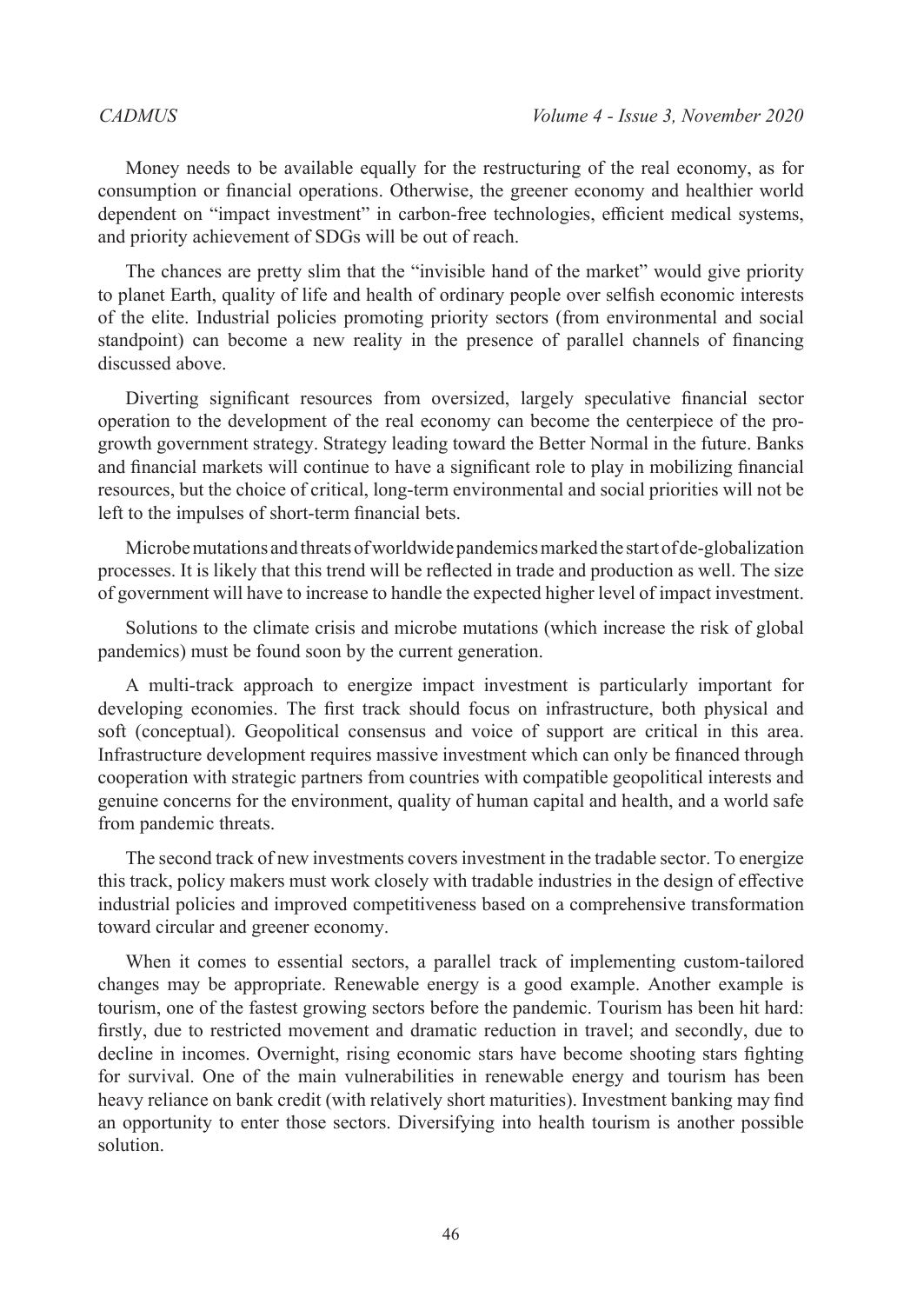Investment in ICT sector and other tech industries is also a possibility. We know from experience of advanced economies that investment in those sectors offers a perfect hedge against multiple risks. In line with chosen industrial policies, every economy aims to approach the technology frontier in sectors with comparable and/or competitive advantage.

When it comes to commodity markets, strategic decisions are needed regarding the level of production, capital, assets and number of employees. Global commodity markets remain unstable and are likely to experience pressure with increased recycling, reuse and other solutions of the circular economy concept.

To summarize, each national economy desperately needs restructuring to move towards Better Normal. In the near future, most economies will produce energy with zero emissions (of pollutant gases). The trend is to reshape the physical economy in line with the circular model of growth enabling greater resource efficiency and use of intensive technologies. Solutions from the circular economy nexus will soon become critically important for almost all industries.

New instruments from parallel electronic money track, along with conventional instruments, offer ample opportunities to finance circular and greener economy. Admittedly, the multi-track approach to financing will be a huge undertaking. The question is whether central banks have incentives to do this. So, we desperately need a new strategy of catalytic leadership (Jacobs et al. 2020) to transform the mindset of not just policy makers, but also political leaders.

### **5. Conclusions**

The global economy is at the end of more than four-decade-long period of neoliberal capitalism which tried to encourage entrepreneurship without limits. To do so, this wisdom has followed the "3+3" concept, combining three extreme ideas in the model of growth (shareholder capitalism, market fundamentalism and supply-side economics) with three extreme principles in the policy platform configuration (liberalization, deregulation and privatization). Such a model of capitalism is divorced from sustainable growth and well-being, and non-inclusive toward people and nature. It ignores not only the rules of the functioning of physical system and biosphere, but also economic (and social) costs of environmental degradation and increasing medical costs, particularly during microbe pandemics. The previous structural imbalances associated with this system cannot be managed by market mechanism. Financial and other bubbles, income concentration, deindustrialization, climate crisis costs, costs of the microbe pandemics mitigation, and other negative external effects have reminded architects of the system that adherence to the current economic system represents a betrayal of future generations.

We do not have "Planet B" or a second life. Humans in a time of the Anthropocene are entering resource and energy scarce future as a result of the previous growth model and economic policy platform. The COVID-19 pandemic has simply exacerbated previous structural imbalances. Electronic parallel currency supports a simple and profoundly important idea that financial system and the economy as a whole need retooling. Market-